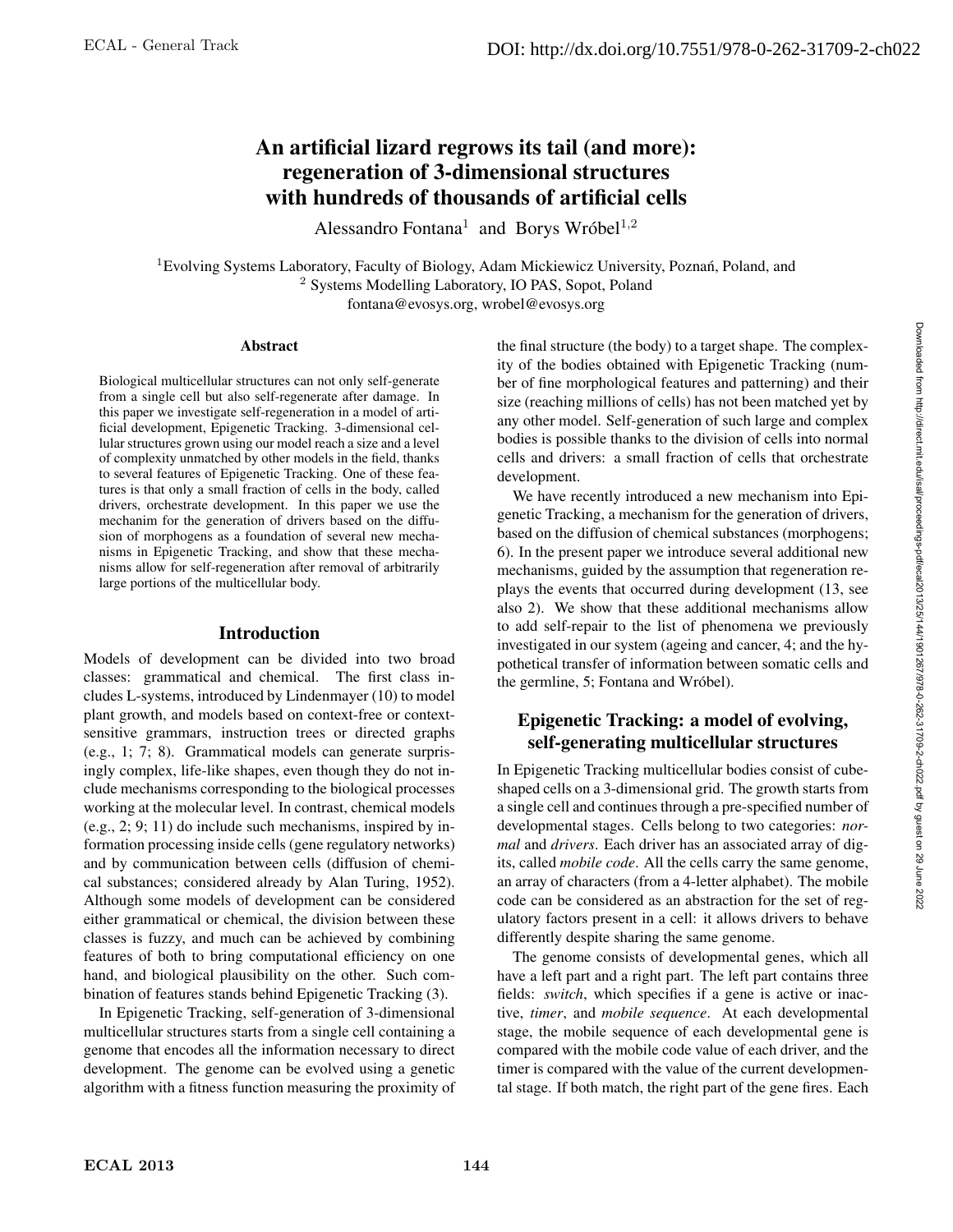

Figure 1: Orchestration of developmental events by drivers in Epigenetic Tracking. On the top, a driver (one of the cells in yellow) with mobile code A triggers a proliferation event at developmental stage 2. On the bottom, a driver with mobile code C triggers a cell death event at stage 6. Black lines indicate the match of the fields in the left part of the genes with the mobile codes of the drivers and the clock. The shape of the created or deleted cell masses is encoded in the right parts of genes. The schematic genome has 10 genes.

right part has three fields. One field determines the type of event – local proliferation or death (removal of cells from the grid; Fig. 1). Another field specifies the shape of the local structure created by proliferation or removed by cell death. The third field determines the phenotype of the normal cells produced in case of proliferation (which is represented by their colour).

A proliferation produces normal cells and drivers. Drivers are placed among normal cells after proliferation, and are much fewer than normal cells in number. Each new driver obtains a new and unique mobile code. The creation of drivers in the experiments described in this paper relies on the diffusion of morphogens, belonging to a finite number of types (we recently implemented this mechanism in Epigenetic Tracking, 6). After a driver orchestrates a developmental event, it persists in the structure and becomes a source of the morphogen which had the lowest consertation at the driver's position when this cell was activated; the diffusion of this morphogen will contribute to the chemical landscape in the body and influence the creation of future drivers (Fig. 2).

The concentration of a particular morphogen  $(C)$  in the body follows the equation  $C = 9 - round(D/G)$ , where  $D$  is the Euclidean distance between a given position on the grid and the closest driver that produces the morphogen, and  $G$  is a system parameter. If the formula gives a negative number, the concentration is set to 0. Because of the rounding, the concentrations can take an integer value between 0 and 9, and positions close-by can have the same concentrations of all morphogens. The cell in the centre of each such region (determined by averaging the coordinates of all the cells there) is a candidate for becoming a new driver. The drivers are created after sorting the regions by size, in the largest region first, provided that each new driver is sufficiently far away from the closest existing driver (this distance is also a system parameter).

The mobile code of the new drivers is derived from the code of the driver that created it through proliferation, but also includes information about the concentration of morphogens in the region. To do so, the mobile code is sep-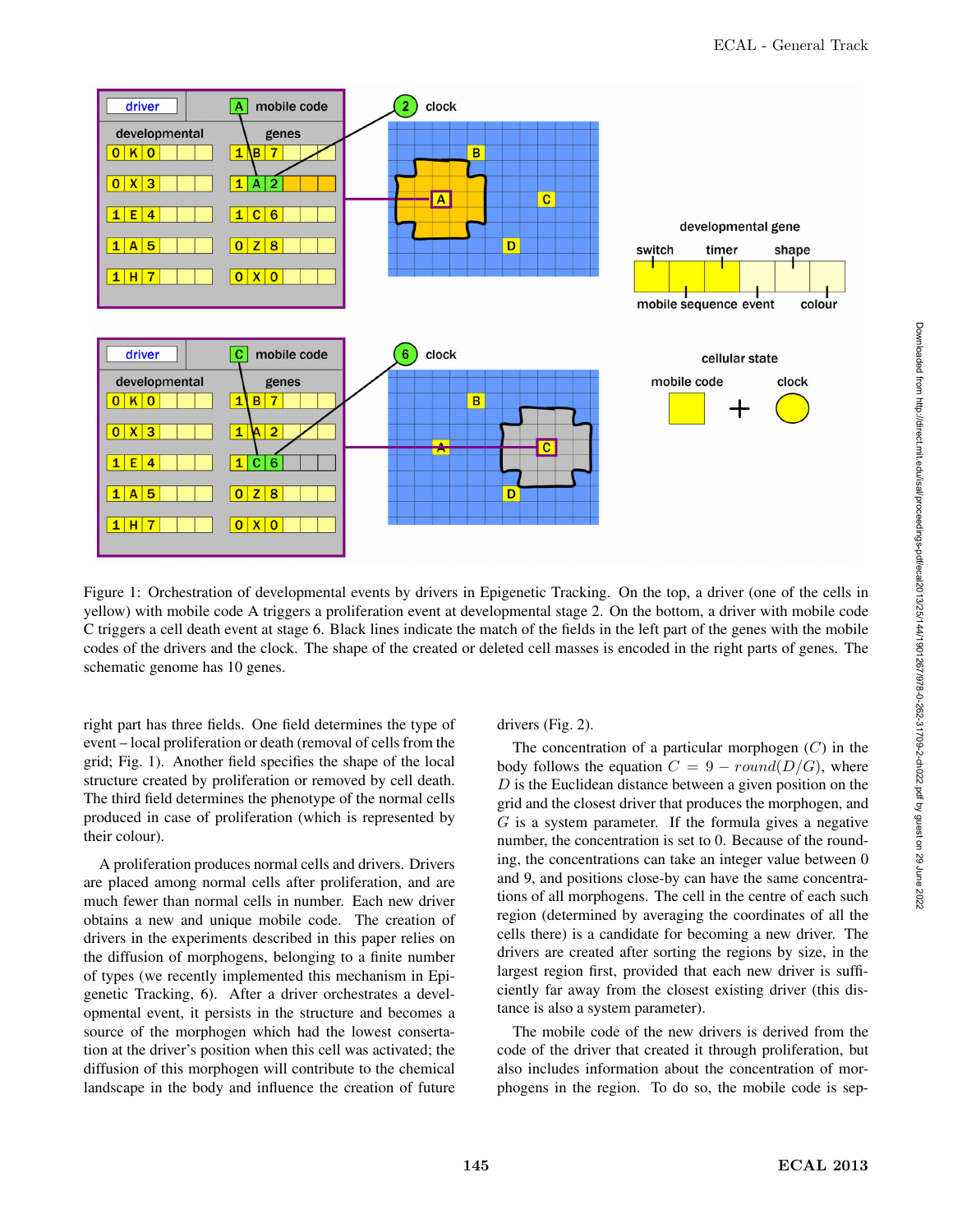



arated into as many sub-fields as there are developmental stages, and the concentrations are encoded in the sub-field corresponding to the current stage. For example, if the concentration values are [4,7,8,2], the number encoded in this sub-field (using a 4-digit positional code) will be 4782. The parameters of the system can be varied to ensure a sufficiently high driver density as to preserve evolvability (6).

Because the first proliferation originates from one initial driver cell (the zygote), morphogen regions are absent, and another mechanism is needed at this point to form new drivers: they are placed using a pre-specified pattern. This initial placement of drivers can be seen as deriving from morphogen gradients in the egg itself (maternal factors, 13).

# Four new mechanisms in Epigenetic Tracking to allow for self-regeneration

Because of the central assumption of our model of regeneration (that the state of the body at the start of regeneration has



Figure 3: Dependencies among drivers. The cells turned into drivers are originally produced in proliferations orchestrated by other drivers (these dependencies are represented by black lines on the top panel), but their formation is influenced by morphogens produced by other drivers (blue lines), with the exception of drivers created in the first stage (which are not created using morphogens; see text for details). This information can be used to outline a dependency graph (bottom panel) between drivers which were activated during development (shown in green), and can be reactivated for regeneration. For example driver E depends on driver cells B, and A.

to be similar to some state during embryonic development), the drivers that orchestrated development need to persist in the body – they will be needed to orchestrate the events during regeneration. These drivers, once they trigger a developmental event, are kept in a deactivated state (so that this event is not triggered again). This is the first new mechanism introduced in our system.

The second mechanism permits detection of damage. All cells created in a proliferation event send chemical signals to the deactivated driver which created them. If many of these cells are destroyed, this driver can be reactivated because it receives less of these signals. A large damage can result in the reactivation of many drivers.

Before such reactivation can occur, however, the debris left by the damage needs to be removed, so that the structure contains no cells created during development by the driver that is reactivated, or indeed any cells whose creation depended on such a driver (using a dependency graph like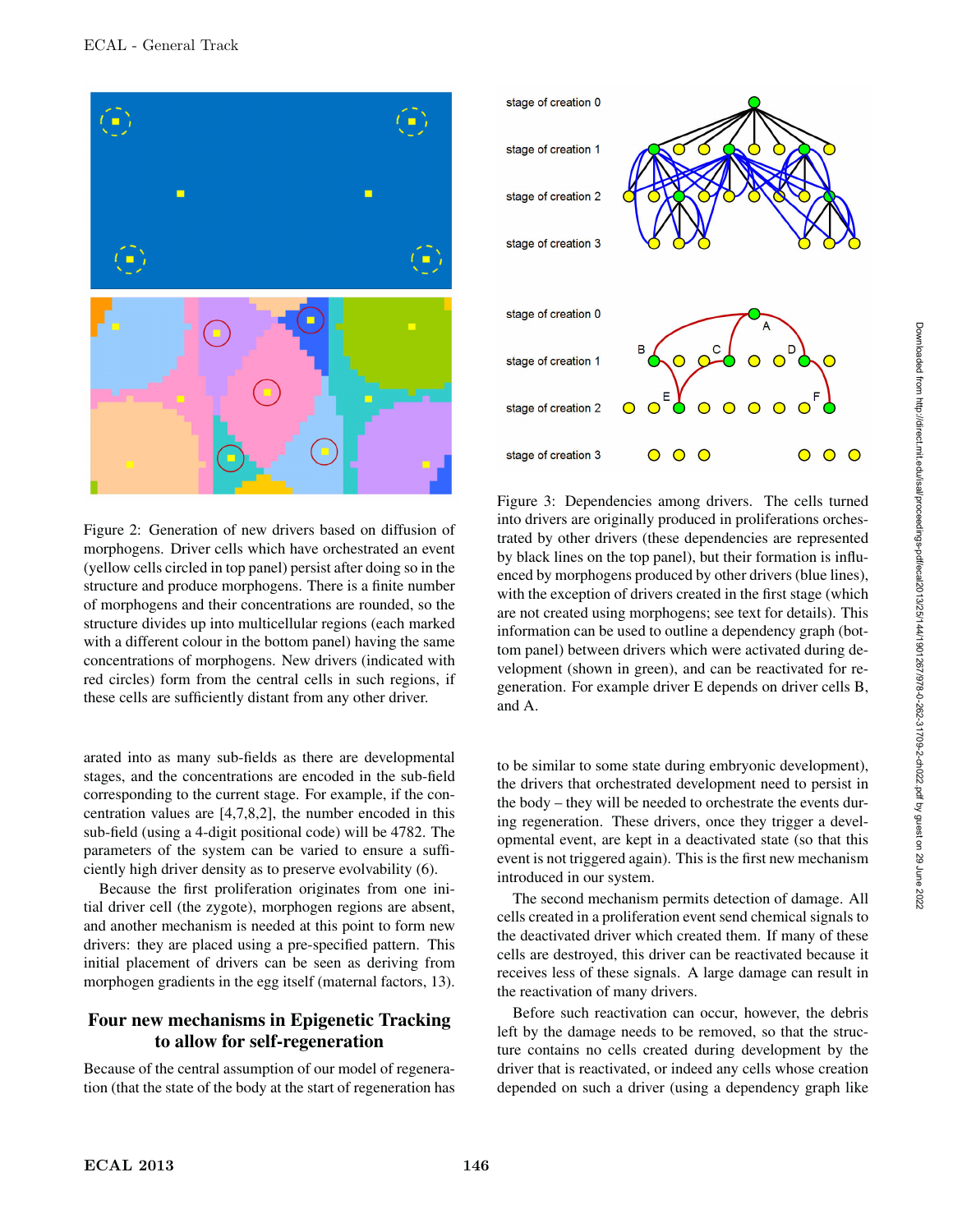

Figure 4: Regeneration of a body part. Panels (and stages) 0-4: the developmental trajectory for a hypothetical body part. After the end of development (stage 4), a portion of the structure is cut at stage 5. After debris removal (stage 6), driver B is reactivated, leading to the recreation of drivers E, which is also reactivated, and so on, until the structure is completely regrown.

the one in Fig. 3). Should such cells remain, some parts of the structure could be duplicated or regeneration would not work correctly. This debris removal is the third new mechanism.

The fourth mechanism recreates exactly the same landscape of morphogens as during development, by exluding from the sources of morphogens all the drivers activated originally (during development) after the driver that is now reactivated during regeneration. For example, if the reactivated driver was originally activated at stage 5, a driver activated at stage 12 would be excluded.

Finally, we needed to deactivate one of the mechanisms that were present in previous versions of Epigenetic Tracking: in the version presented here, proliferation does not cause the cells present at this point in the structure to be pushed away, neither during development nor during regeneration (otherwise the morphogen landscape would not be recreated). When a profileration is triggered by a driver embedded in the existing structure, the new cells are placed in the grid only if the relevant positions are free, so that no old cell is deleted. The proposed mechanisms ensure that the drivers activated to produce a given body part during development are reactivated during regeneration, leading to the same sequence of events (Fig. 4).

## Results and Discussion: Self-generation and self-regeneration of multicellular structures in Epigenetic Tracking

We have run 10 independent simulations of evolution using a genetic algorithm, with constant pupulation size (124 individuals). At the first generation, all genomes were random. At each subsequent generation the genomes of the individuals in the new population were created as follows: (i) the genomes for the 16 best invidual in the previous population were copied from the new population without change (elitism); (ii) 96 genomes were inherited from the previous population with selection probability proportional to each individual's fitness, crossover (one point, with 50% probability) and mutation (the rate is 0.005 per character in the genome); (iii) 12 genomes were created competely randomly. This influx of random genomes introduces new genes into the population to increase evolvability. Another measure to increase evolvability in Epigenetic Tracking, called germline penetration, creates genes with mobile sequences that match mobile codes in the driver cells which have not been activated during development. and inserts them into the genome of next generation's individuals (see Fontana and Wróbel, for the discussion of the biological motivation for this mechanism).

The fitness function rewarded the proximity of the adult structure (the structure after 12 developmental stages) to the shape of a lizard, requiring about 500 000 cells. Each simulation was run for 40 000 generations, and in all simulations the best individual was very close to the target (Fig. 5; only two champions representative for 10 are shown; all the champions had gemomes with 80-100 developmental genes). Then, portions of the final structure were removed and allowed to regenerate (Fig. 5) following the debris removal. We performed tens of such experiments, with different damages for different champions, and in all simulations the regeneration was perfect.

Our model of regeneration draws the inspiration from the amazing properties displayed by many biological organisms. The regenerative capabilities in the living world occupy a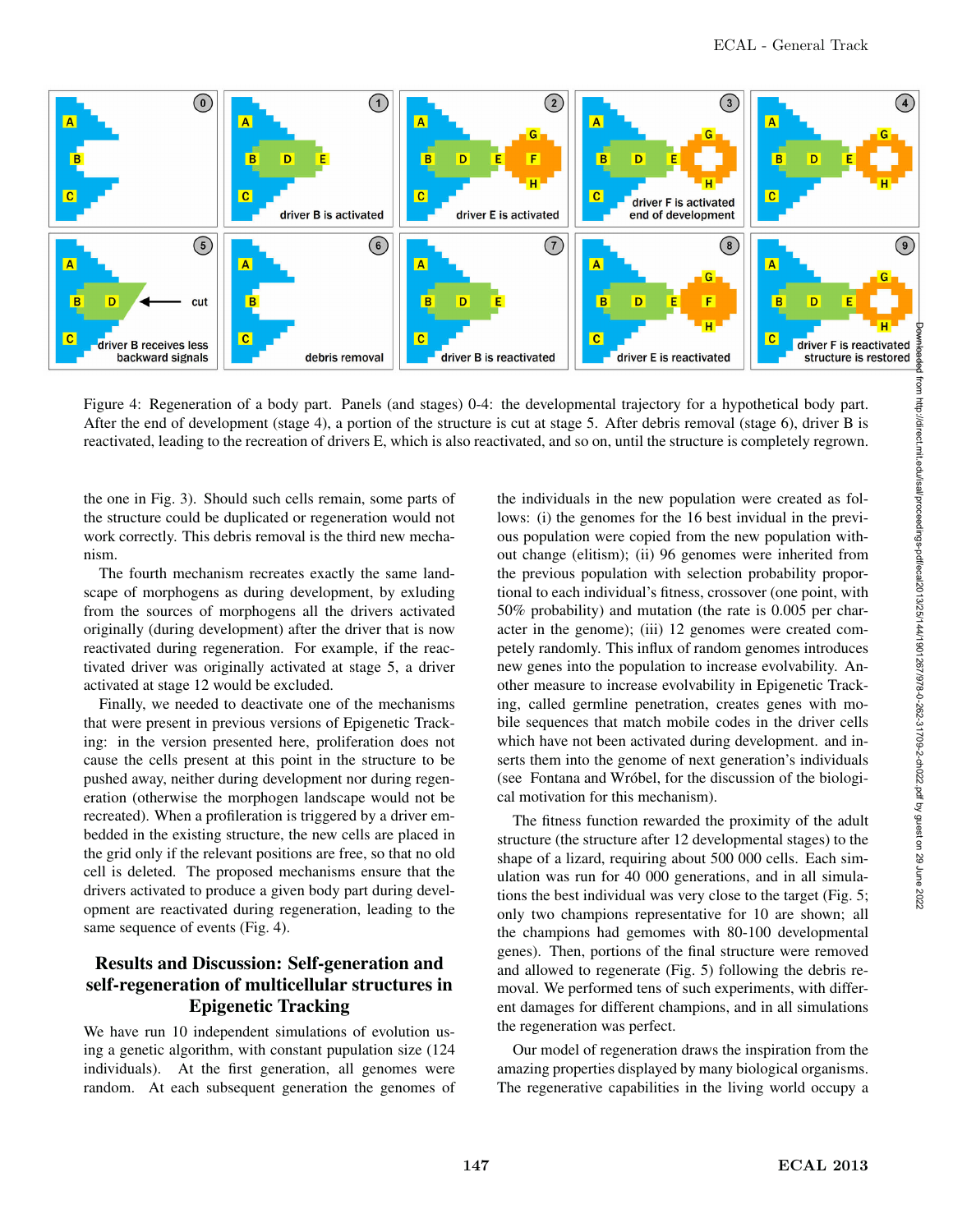

Figure 5: Self-generation and self-regeneration of multicellular structures consisting of hundreds of thousands of cells: the main contribution of this paper. Two champions of independent evolutionary runs are shown in two separate panels, each with 24 frames. In both cases, development unfolds from a single cell (circles) in 12 developmental stages (frames 1-12). After stage 12, the four limbs (top panel) or the tail and the head (bottom panel) are cut off (arrows). After the debris is removed, the structures are completely regenerated.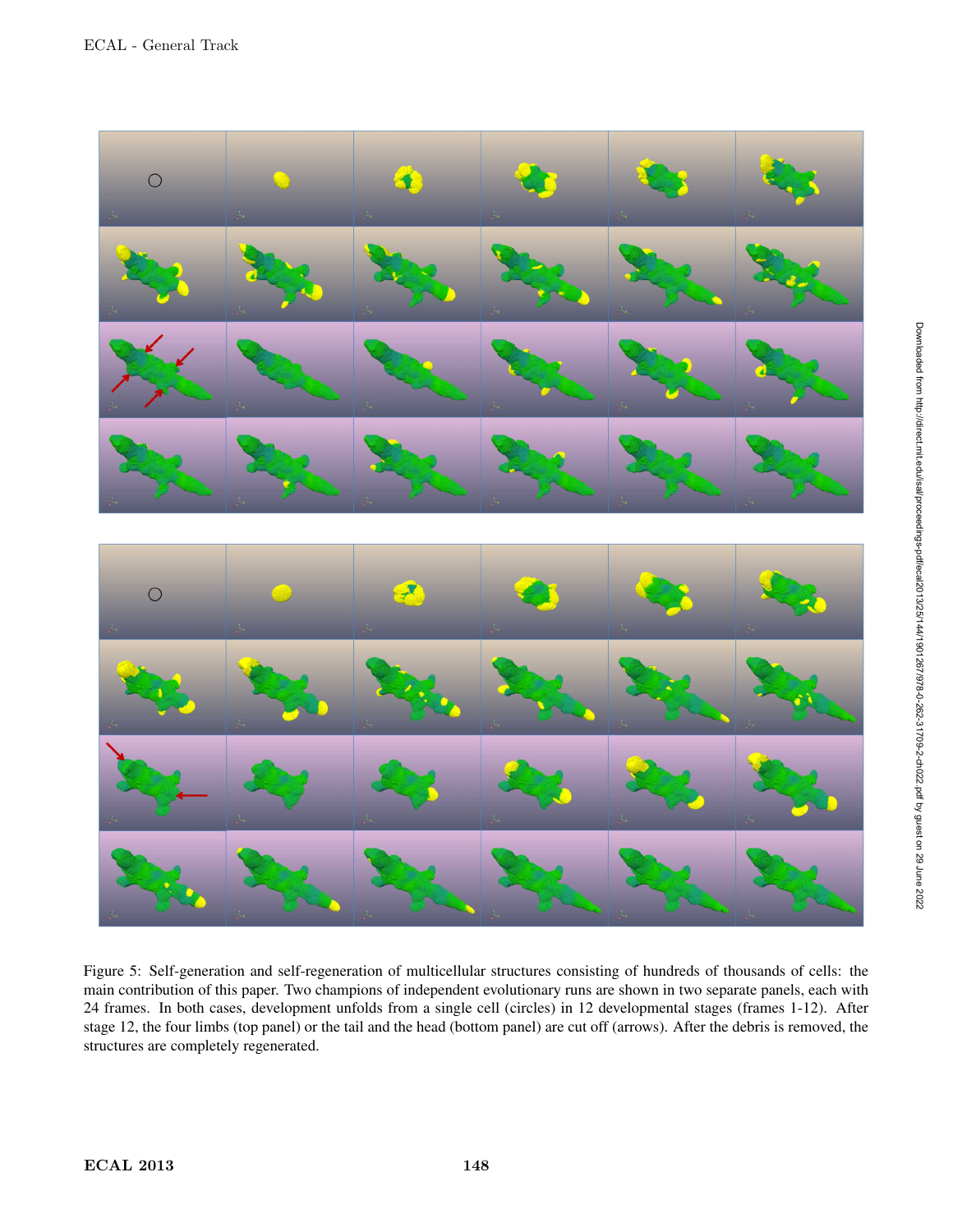wide spectrum, ranging from limited cell renewal within tissues, to full regeneration of entire multicellular organisms starting from small fragments. The results obtained in this paper correspond to the latter, most complex extreme of this spectrum, perhaps raising doubts about the biological plausibility of the mechanisms we proposed.

We have built our model of regeneration on two foundations: (i) drivers who were active during development persist, deactivated, in their original positions at later stages of life; (ii) morphogens released from drivers created during later development stages than the damaged part are excluded during regeneration. Both foundations are required to recreate the same conditions during regeneration as the conditions during development in order to guarantee perfect regrowth after damage. A less perfect regrowth – more common in nature – will result, we suspect, if the mechanisms we introduced in Epigenetic Tracking do not work perfectly. We predict that then the regeneration will work better for more elongated parts of the structure (such as limbs or a tail), corresponding to more "isolated" driver subsets, i.e. with less dependencies on subsets in other body parts. More central body parts (e.g., the trunk) correspond to driver subsets with more dependencies, so they require a profound debris removal. We plan to investigate in our future work if these intuitions agree with simulation results for imperfect mechanisms in Epigenetic Tracking.

Are both foundations described above biologically plausible? Drivers in Epigenetic Tracking are inspired by biological embryonic stem cells (Fontana and Wrobel). Em- ´ bryonic stem cells are totipotent cells, able to differentiate into all cellular types, while adult stem cells are pluripotent cells persisting throughout life, dividing when there is a need to replenish died cells or to regenerate damaged tissues. So persisting quiescent drivers in Epigenetic Tracking can be compared to adult stem cells. On the other hand, perfect debris removal and recreation of the chemical landscape present during development is not entirely plausible, and the fact that it is not may explain why biological organisms with high complexity have a limited ability to regenerate whole parts of their body. Regardless of the degree of biological plausibility, the mechanisms we introduced for simulated development in Epigenetic Tracking could be implemented in artificial physical systems, provided that physical building-blocks able to store genetic information are available.

#### **Conclusions**

Our model of multicellular development, Epigenetic Tracking, allows to self-generate 3-dimensional structures consisting of millions of cells, structures with shapes that have a level of detail unmatched by other models of artificial development. We presented in this paper a new version of Epigenetic Tracking, in which the drivers – cells that correspond to biological organisers, fewer in number than other cells

in the structure – are created using diffusing morphogens, persist through life, and can orchestrate regrowth after damage. The presence of the new mechanisms in the model did not impair evolvability, and allowed for perfect regeneration after damage. We plan to investigate in future work if the regeneration will be less perfect – like in highly complex biological organisms – if these mechanism do not work perfectly. These future work will aim to infer general rules for regeneration in biological and artificial systems.

### References

- De Garis, H. (1999). *Artificial embryology and cellular differentiation*. Academic Press.
- Eggenberger Hotz, P. (2003). Exploring regenerative mechanisms found in flatworms by artificial evolutionary techniques using genetic regulatory networks. In *Proceeding of the Congress on Evolutionary Computation (CEC '03)*, volume 2, pages 2026–2033.
- Fontana, A. (2008). Epigenetic tracking, a method to generate arbitrary shapes by using evo-devo techniques. In *Proceedings of the 8th International Conference on Epigenetic Robotics: Modeling Cognitive Development in Robotic Systems (EPIROB '08)*.
- Fontana, A. (2009). Epigenetic tracking: biological implications. In *Proceedings of 10th European Conference on Artificial Life (ECAL 2009)*, volume 5777 of LNCS, pages 10–17.
- Fontana, A. (2010). A hypothesis on the role of transposons. *Biosystems*, 101:187–193.
- Fontana, A. and Wróbel, B. A model of evolution of development based on germline penetration of new "nojunk" DNA.
- Fontana, A. and Wróbel, B. (2013). Morphogen-based selfgeneration of evolving artificial multicellular structures with millions of cells. *Proceedings of the Annual Conference on Genetic and Evolutionary Computation (GECCO 2013), in press*.
- Gruau, F., Whitley, D., and Pyeatt, L. (1996). A comparison between cellular encoding and direct encoding for genetic neural networks. In *Genetic Programming 1996: Proceedings of the first annual conference*, pages 81– 89.
- Hornby, G. S. and Pollack, J. B. (2002). Creating high-level components with a generative representation for bodybrain evolution. *Artificial Life*, 8:223–246.
- Joachimczak, M. and Wrobel, B. (2008). Evo-devo in silico: a model of a gene network regulating multicellular development in 3d space with artificial physics. In